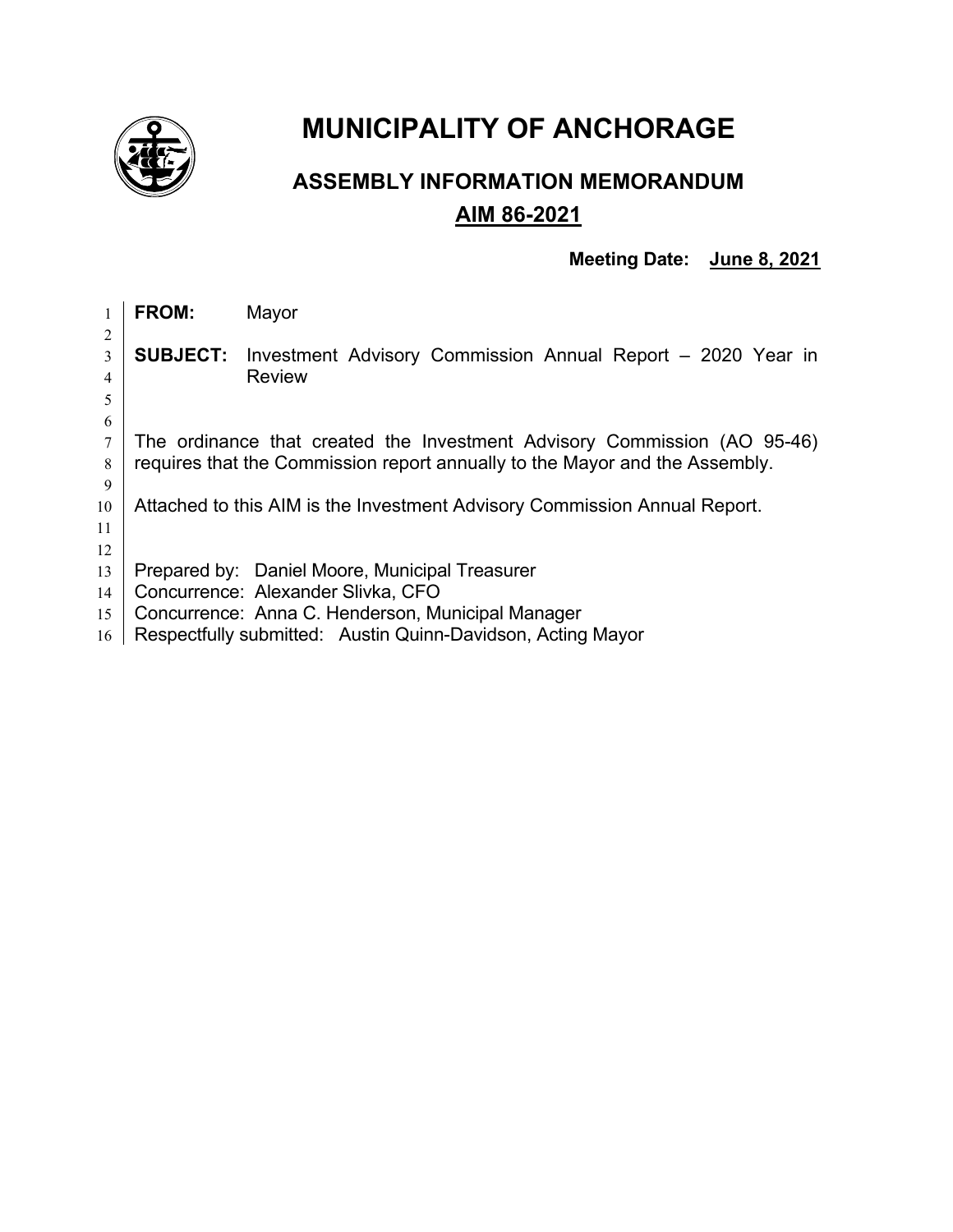

P.O. Box 196650 Anchorage, Alaska 99519-6650 Fax: (907) 343-6677 http://www.muni.org

*Austin Quinn-Davidson, Acting Mayor*

#### INVESTMENT ADVISORY COMMISSION

June 8, 2021

Acting Mayor Austin Quinn-Davidson Municipal Assembly Municipality of Anchorage PO Box 196650 Anchorage, AK 99519

RE: Investment Advisory Commission Annual Report – 2020 Year in Review

Dear Acting Mayor Quinn-Davidson and Assembly Members:

The Investment Advisory Commission's (the "Commission") charge under the enabling ordinance AO No. 95-46 is to act in a non-fiduciary capacity to the Administration and the Assembly in giving advice on matters concerning the investment of municipal funds including the Municipality of Anchorage ("MOA") Trust Fund ("Trust"). In that capacity, the Commission believes that the Investment Policy Statement utilized in 2020 for the Trust represented a prudent investment policy which the Commission viewed as appropriate for the capital markets environment. The investment policy was last reviewed and updated September 1, 2020. For the new calendar year, the Commission intends to work with the investment consultant to monitor placement of the initial investment with two newly chosen direct real estate managers and the newly chosen private credit manager, each of which was chosen to further diversify the Trust. AO 95-46 further requires that the Commission report annually to the Mayor and the Assembly, the text of which is as follows:

#### **THE MOA TRUST FUND**

The MOA Trust Fund and MOA Trust Reserve ("Reserve Fund") were established in May 1999, following the sale of the Anchorage Telephone Utility (ATU), with an initial total deposit of \$118.6 million. In May 2000, \$40 million was received from the Police/Fire Retirement Fund settlement; these new assets were allocated 50% to the Trust Fund (Fund 730) and 50% to the Reserve Fund (Fund 731). Late in 2000 approximately \$15.1 million of the \$20 million deposited in the Reserve Fund was used to defease two municipal revenue bonds. In January 2002, an additional \$1.3 million from a Bank of America Settlement was added to the Trust Fund. In June 2014 an additional \$1.93 million was deposited into the Trust following Assembly appropriation made in conjunction with the 1<sup>st</sup> Quarter 2014 General Government Operation Budget revision. In late October 2020, the Trust received an additional \$229.6 million from the proceeds of the sale of Municipal Light & Power (ML&P). Since the ATU and the ML&P sale closings, \$152.87 million in annual dividends have been paid to the MOA as return on investment through 2020. Including the year 2000 bond defeasance, a grand total of approximately \$168 million has been distributed from the Trust Fund/Reserve Fund since the Trust's inception. All monies of the Trust are accounted for within a single fund (SAP Fund 730000), as the need for the Reserve Fund was eliminated when the dividend distribution formula was changed to a percentage of market value approach in 2002.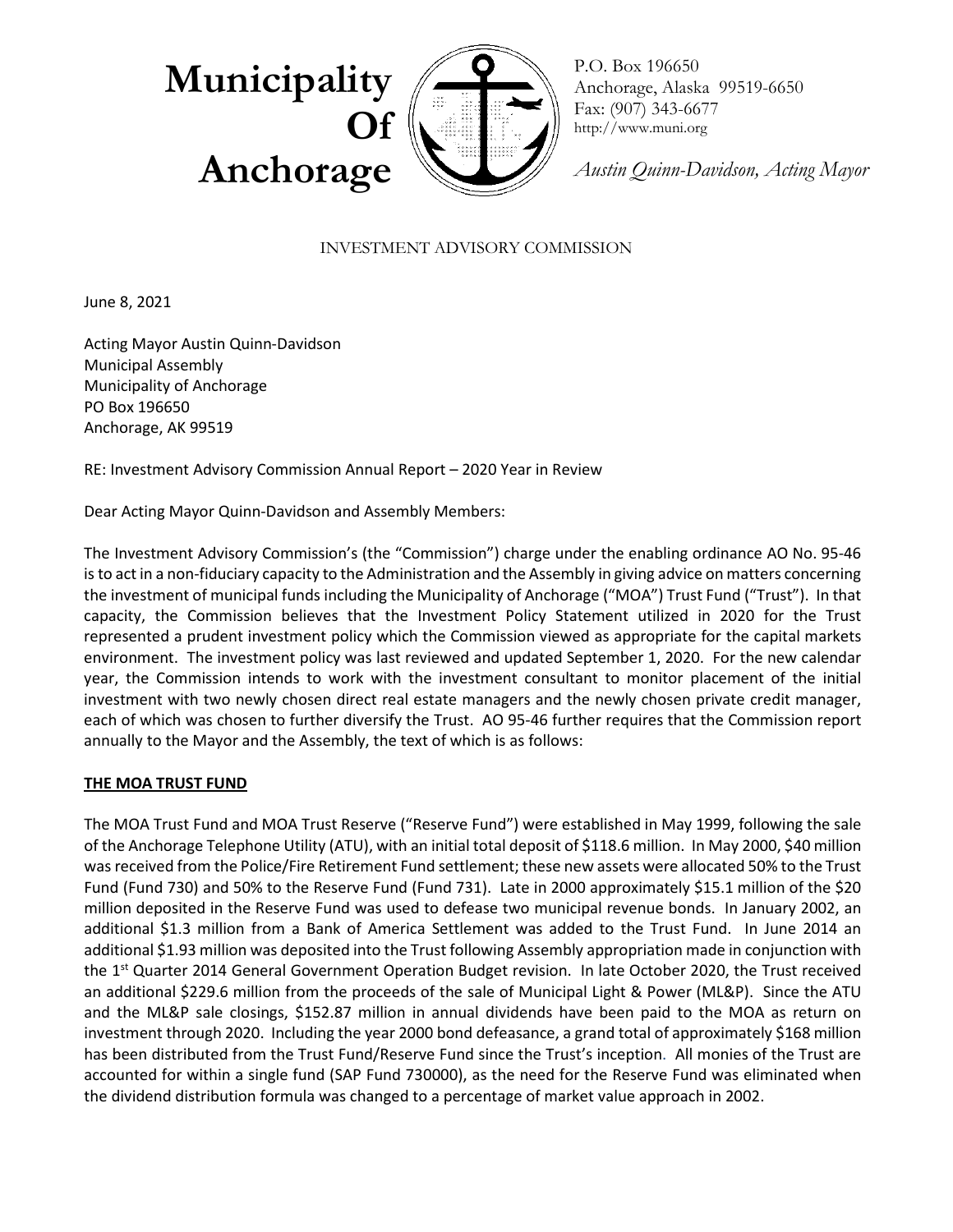IAC Annual Report to Assembly – 2020 Year in Review Page 2 of 5

The Trust's planning time horizon is greater than five years and its risk tolerance is moderate to moderately high with a specific stated objective to maintain purchasing power of the corpus while simultaneously generating earnings for distribution.

Per AO No. 2016-127, the spending policy changed from 4.00% of the "average asset balance" to 4.25% to reflect the Trust Fund's recovery in market value from the impact of the downturn in the markets resulting from the 2008-2009 recession. For this calculation the "average asset balance" is defined in Anchorage Municipal Code (AMC) 6.50.060 as the average of a specified number of trailing calendar quarters ended March 31 each year. In connection with the October 2020 sale of Municipal Light & Power (ML&P) the spending policy formula was further revised per AO 2020-98 to increase the long-term payout rate to 4.50% starting in 2021. Both the Commission and the investment consultant (RVK) were actively engaged in the details of this ordinance and its presentation to the Assembly. The current 4.5% long-term payout rate is intended to keep pace with real return assumptions (i.e., long-term expected return, "net" of long-term expected inflation).

#### **2020 RESULTS**

The market value of the Trust Fund portfolio on 12/31/20 was approximately \$418.0 million (excluding net effect of year-end accruals), as compared to the 12/31/2019 market value of \$171.8 million. The Trust received \$229.6 million of newly deposited from the ML&P sale proceeds on October 30, 2020. This increased the market value of the Trust by approximately 2.5 times its previous value. In 2020, the annual dividend payout was \$14.0 million, as compared to the prior year 2019 payout of \$6.5 million. All portfolio returns for the Trust cited in this report are shown net of fees. The Trust experienced an overall return of 8.75% in calendar year 2020 (results per RVK). The policy index is comprised of market indices weighted in the same proportion as the Trust's long-term allocation policy. The policy index had a total return of 12.77% for 2020.

As per the Investment Policy Statement, the asset allocation for the Trust in 2020 covered four core asset classes, namely: Domestic Equities, International Equities, Fixed Income, and Real Estate. These asset classes are managed by nine individual managers, each tasked with a specific mandate for their respective asset class.

The individual managers' portfolio market value at year end, percentage of total portfolio, annual return for 2020, and corresponding benchmark return as calculated by RVK, were as follows:

|                                        | <b>Market Value</b> | <b>Percent of</b><br><b>Portfolio</b> | 2020 Return |
|----------------------------------------|---------------------|---------------------------------------|-------------|
| DOMESTIC EQUITY COMPOSITE              | \$135,024,183       | 32.30%                                | 17.14%      |
| Russell 3000 Index                     |                     |                                       | 20.89%      |
| Vanguard Institutional Index Fund      | \$113,736,490       | 27.21%                                | 18.40%      |
| S&P 500 Index (Cap Wtd)                |                     |                                       | 18.40%      |
| Vanguard Mid Cap Index Fund            | \$10,372,869        | 2.48%                                 | 18.23%      |
| Vanguard Spliced Mid Cap Index         |                     |                                       | 18.24%      |
| <b>BlackRock Small Cap Equity Fund</b> | \$10,914,824        | 2.61%                                 | 19.57%      |
| Russell 2000 Index                     |                     |                                       | 19.96%      |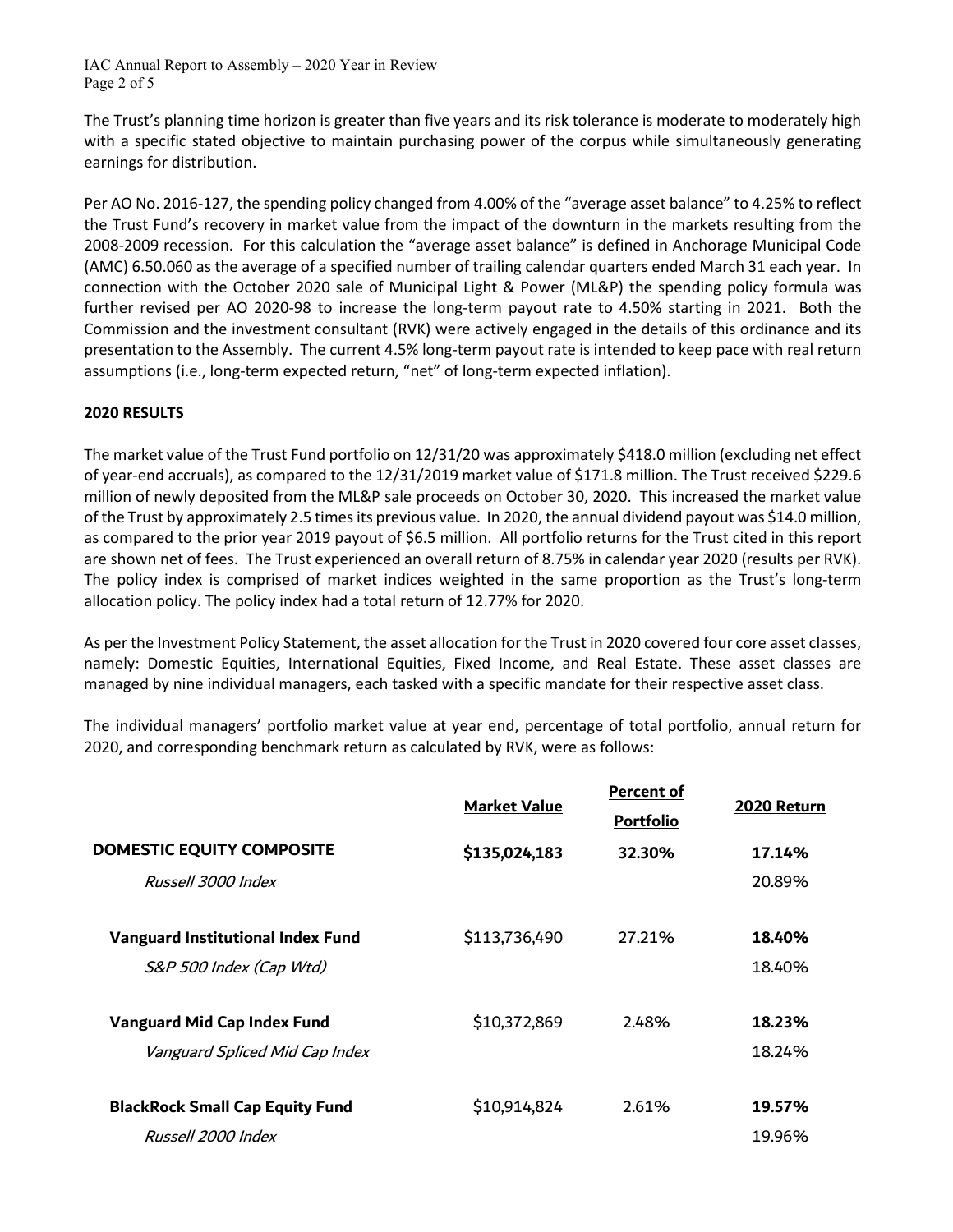IAC Annual Report to Assembly – 2020 Year in Review Page 3 of 5

| <b>INTERNATIONAL EQUITY COMPOSITE</b>            | \$101,999,888 | 24.40%  | 15.22%   |
|--------------------------------------------------|---------------|---------|----------|
| MSCI ACW ex-US Index (USD) (Net)                 |               |         | 10.65%   |
| <b>EuroPacific Growth Fund</b>                   | \$51,249,245  | 12.26%  | 25.24%   |
| MSCI ACW Ex US Grth Index (USD) (Net)            |               |         | 22.20%   |
| Vanguard Intl Value Fund (eff. 5/22/20)          | \$50,750,643  | 12.14%  | N/A      |
| MSCI ACW Ex US Val Index (USD) (Net)             |               |         |          |
| <b>DOMESTIC FIXED INCOME COMPOSITE</b>           | \$128,297,654 | 30.69%  | 6.90%    |
| Bloomberg US Aggregate Bond Index                |               |         | 7.51%    |
| <b>FIAM Core Plus Bond Fund</b>                  | \$61,584,432  | 14.73%  | 7.52%    |
| <b>Garcia Hamilton Core Bond Fund</b>            | \$61,719,346  | 14.77%  | 8.34%    |
| Bloomberg US Aggregate Bond Index                |               |         | 7.51%    |
| <b>Western Asset Floating Rate High Inc Fund</b> | \$4,993,875   | 1.19%   | $-0.07%$ |
| S&P/LSTA Performing Loans Index                  |               |         | 3.50%    |
| <b>EMERGING MARKETS DEBT COMPOSITE</b>           | \$20,769,972  | 4.97%   | 4.04%    |
| <b>EMD Blended Index</b>                         |               |         | 4.56%    |
| <b>Ashmore Emerging Mkts Debt Fund</b>           | \$10,451,376  | 2.50%   | 2.56%    |
| Ashmore:Ems Tot Rtn Custom Index                 |               |         | 3.86%    |
| <b>BlueBay Emerging Mkts Debt Fund</b>           | \$10,318,596  | 2.47%   | 7.01%    |
| JPM Emg Mkts Gond Gbl Dvf'd Index (TR)           |               |         | 5.26%    |
| <b>REAL ESTATE COMPOSITE</b>                     | \$11,883,055  | 2.84%   | $-4.78%$ |
| <b>UBS Trumbull Property Fund</b>                | \$11,883,055  | 2.84%   | $-4.78%$ |
| NCREIF ODCE Index (AWA) (Net)                    |               |         | 0.34%    |
| <b>Cash Account</b>                              | \$20,031,490  | 4.79%   |          |
| <b>Total Fund</b>                                | \$418,006,242 | 100.00% | 8.75%    |
| <b>Policy Target</b>                             |               |         | 12.77%   |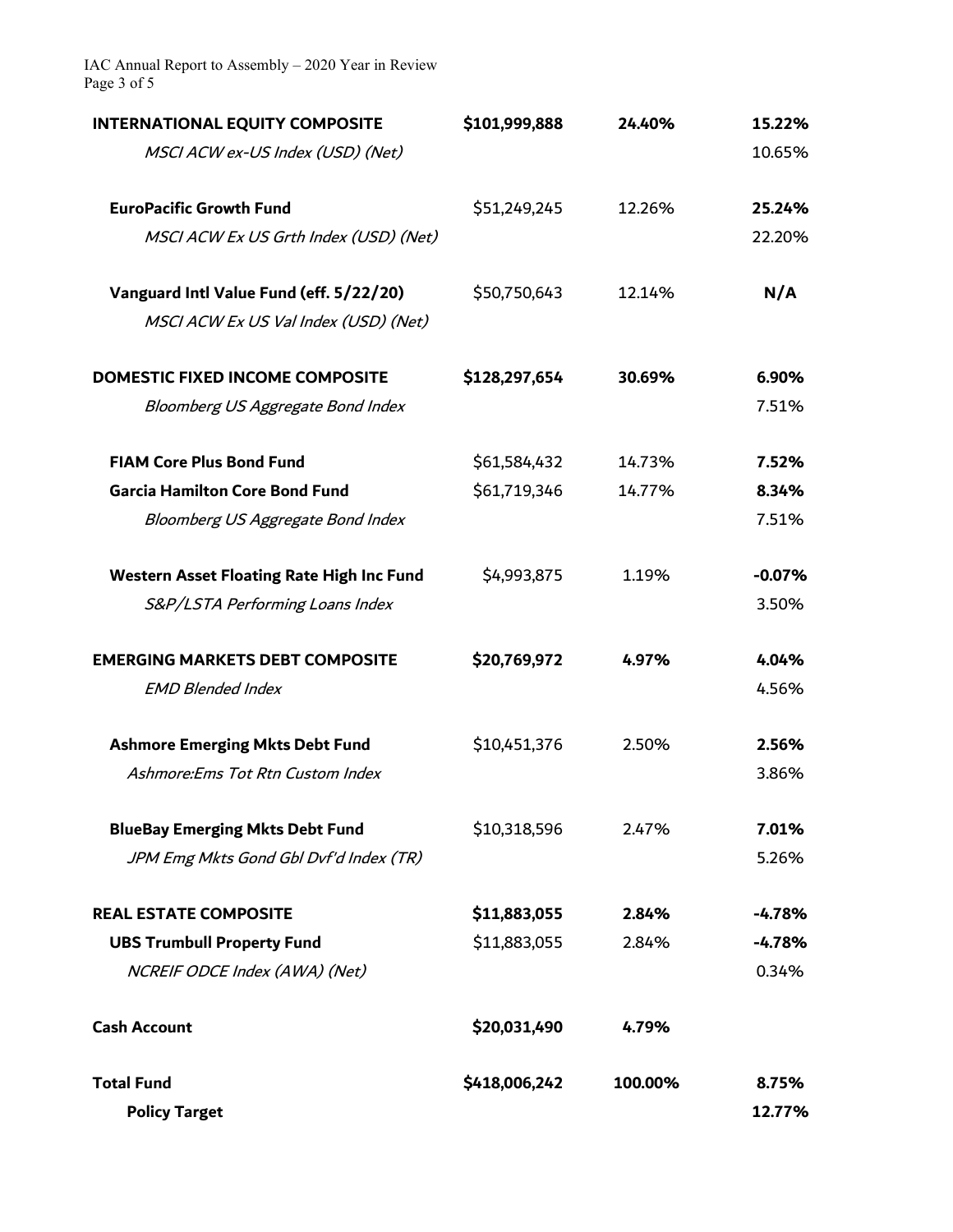IAC Annual Report to Assembly – 2020 Year in Review Page 4 of 5

Overall, the Trust returned 8.75% and lagged its Investment Policy benchmark by 4.02% in an extraordinarily strong year end market performance for both equity and fixed income investments. The relative underperformance of the Trust was directly attributable to the effects of holding high levels of one-time cash from the ML&P sale during the final two months of 2020 while the sale proceeds were being invested over four phases lasting six and a half weeks in the Trust's existing fixed income and equity portfolios.

In excluding the impact of the ML&P sale proceeds cash on the portfolio, the Trust experienced a return of 12.1% (vs. 8.8% as listed above), slightly underperforming its Investment Policy benchmark by 66 basis points. This underperformance is primarily due to some intricacies with the Trust's chosen domestic large and midcapitalization indices underperforming the broad domestic market index, although poor benchmark relative performance by UBS and Western Asset also contributed to the underperformance.

In 2021, \$59 million of the Trust's assets will be reallocated and newly placed with two new direct real estate managers and a new private credit portfolio manager, as part of further diversifying the Trust's investments. The managers most lagging their benchmarks were UBS and Western Asset, which underperformed their stated benchmarks by 512 and 357 basis points, respectively. In 2021, the Commission intends to focus on individual money manager performance, including these newly added real estate and private credit managers, and to see the Trust's asset allocation targets fully realized.

Further, the asset class composite and underlying manager performance figures shown above vary from one another because of the timing of the material cash flows invested over the six and a half weeks following the ML&P sale proceeds. The methodology for calculating performance varies between managers and composites where cash flow impact is mitigated for managers given this was not a decision made by the managers. But performance shown for composites reflects experienced levels of performance as impacted by the timing and magnitude of the cash flows from the ML&P sale proceeds over the last 2 months of 2020.

#### **The Municipal Cash Pool (MCP)**

In October 2006, the Assembly passed AO 2006-145 which broadened the parameters for investment of the Municipality's General Cash Pool (GCP). Prior to this, the GCP, along with much of the Anchorage School District's (ASD) general cash, was managed in-house but separately using a very short duration buy-and-hold strategy that obtained a return comparable to the 90-day Treasury Bill. In early 2007, the Commission participated in the process which redefined the investment strategy and created the Municipal Cash Pool (MCP). The Commission also participated in the selection of external money managers for the MCP. On June 1, 2007, the MCP was funded with MOA and ASD general cash. In June 2013, the Anchorage Community Development Authority (ACDA) began investing in the MCP as well.

The MCP is comprised of three Portfolios of fixed income securities, each with a separate manager, targeted duration, and respective benchmark. Each year Public Finance and Investments Division staff performs a rebalancing review of the three portfolios of the MCP in consultation with independent investment advisor Callan LLC. This review is based upon forecasted cash flows, including liquidity needs and projected issuance of Tax Anticipation Notes.

The returns below are reported gross of fees and are compared to each manager's respective benchmark. The Commission periodically reviews manager fees against appropriate peer groups for reasonableness.

#### **Working Capital Portfolio**

This portfolio is managed by Alaska Permanent Capital Management (APCM), and held assets in excess of \$94 million at December 31, 2020. It is the shortest portfolio of the MCP, with a duration target of 90 days, and is used for day to day cash flow and liquidity needs. The benchmark for this portfolio is the B of A Merrill Lynch 3